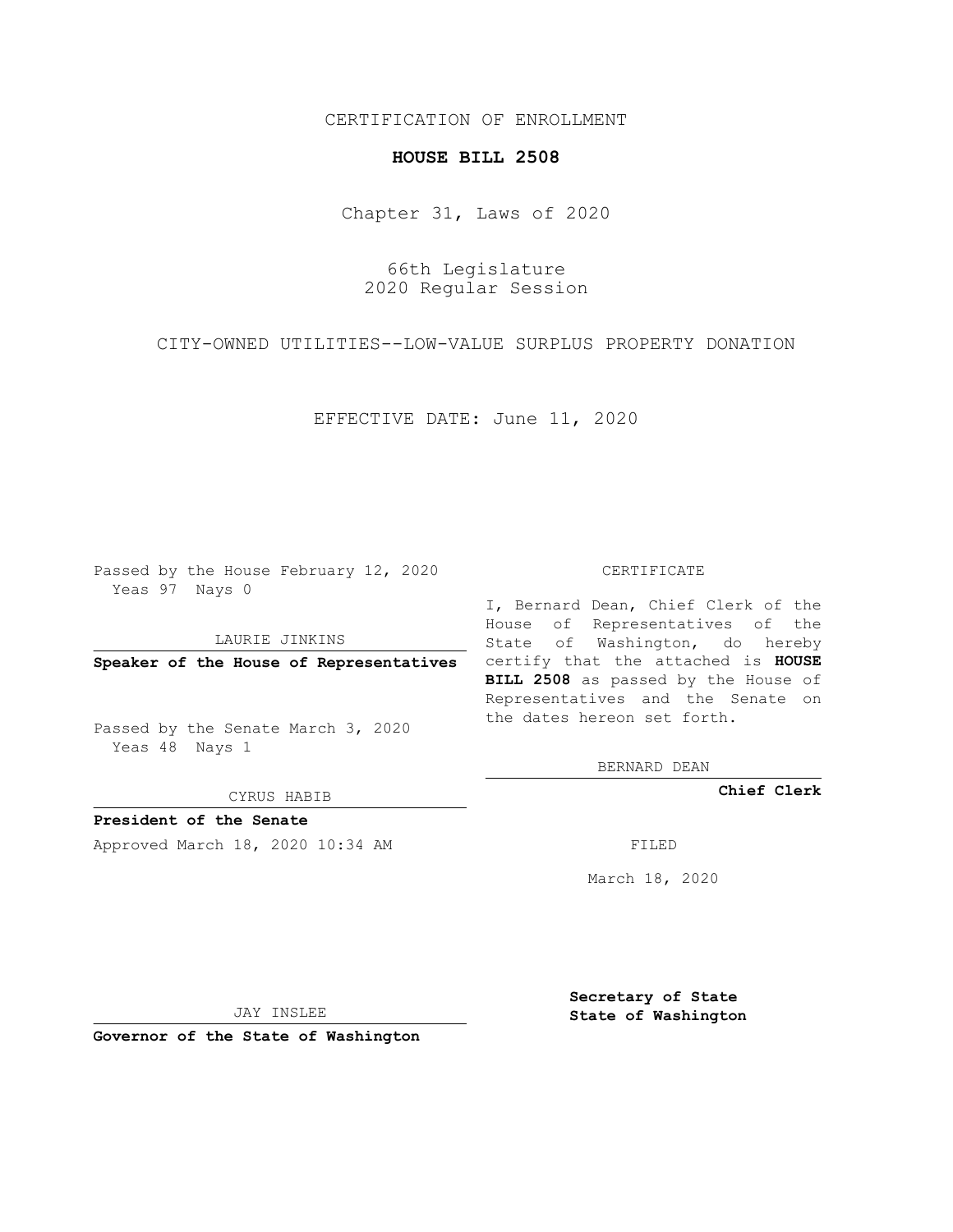## **HOUSE BILL 2508**

Passed Legislature - 2020 Regular Session

**State of Washington 66th Legislature 2020 Regular Session**

**By** Representatives Wylie and Vick

Read first time 01/15/20. Referred to Committee on Local Government.

1 AN ACT Relating to simplifying the process for donating low-value 2 surplus property owned by a city-owned utility; and amending RCW 35.94.040.

4 BE IT ENACTED BY THE LEGISLATURE OF THE STATE OF WASHINGTON:

5 **Sec. 1.** RCW 35.94.040 and 2018 c 217 s 4 are each amended to read as follows:6

 (1) Whenever a city shall determine, by resolution of its legislative authority, that any lands, property, or equipment originally acquired for public utility purposes is surplus to the city's needs and is not required for providing continued public 11 utility service and, in the case of personal property or equipment, 12 has an estimated value of greater than fifty thousand dollars, then such legislative authority by resolution and after a public hearing may cause such lands, property, or equipment to be leased, sold, or conveyed. Such resolution shall state the fair market value or the rent or consideration to be paid and such other terms and conditions for such disposition as the legislative authority deems to be in the 18 best public interest.

19 (2) The provisions of RCW 35.94.020 and 35.94.030 shall not apply 20 to dispositions authorized by this section. The provisions of this 21 section and RCW 35.94.020 and 35.94.030 shall not apply to the